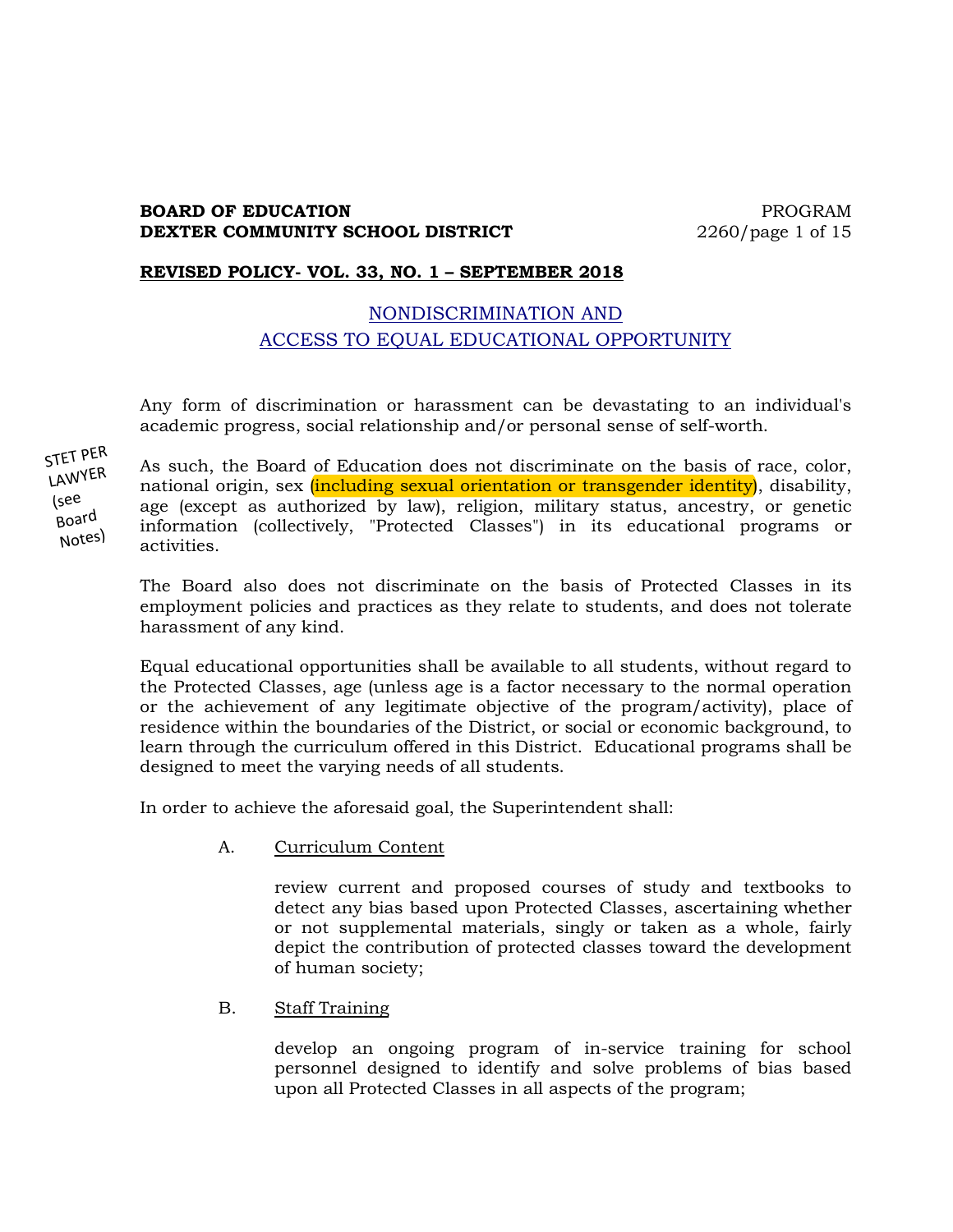#### **BOARD OF EDUCATION PROGRAM DEXTER COMMUNITY SCHOOL DISTRICT** 2260/page 2 of 15

#### C. Student Access

- 1. review current and proposed programs, activities, facilities, and practices to ensure that all students have equal access thereto and are not segregated on the basis of the Protected Classes in any duty, work, play, classroom, or school practice, except as may be permitted under State regulations;
- 2. verify that facilities are made available, in accordance with Board Policy 7510 - Use of School Facilities, for non-curricular student activities that are initiated by parents or other members of the community, including but not limited to any group affiliated with the Boy Scouts of America or any other youth group listed in Title 36 of the United States Code as a patriotic society;

This language does not prohibit the District from establishing and maintaining a single-gender school, class, or program within a school if a comparable school, class, or program is made available to students of each gender.

# D. District Support

verify that like aspects of the District program receive like support as to staff size and compensation, purchase and maintenance of facilities and equipment, access to such facilities and equipment, and related matters;

E. Student Evaluation

verify that tests, procedures, or guidance and counseling materials, which are designed to evaluate student progress, rate aptitudes, analyze personality, or in any manner establish or tend to establish a category by which a student may be judged, are not differentiated or stereotyped on the basis of Protected Classes.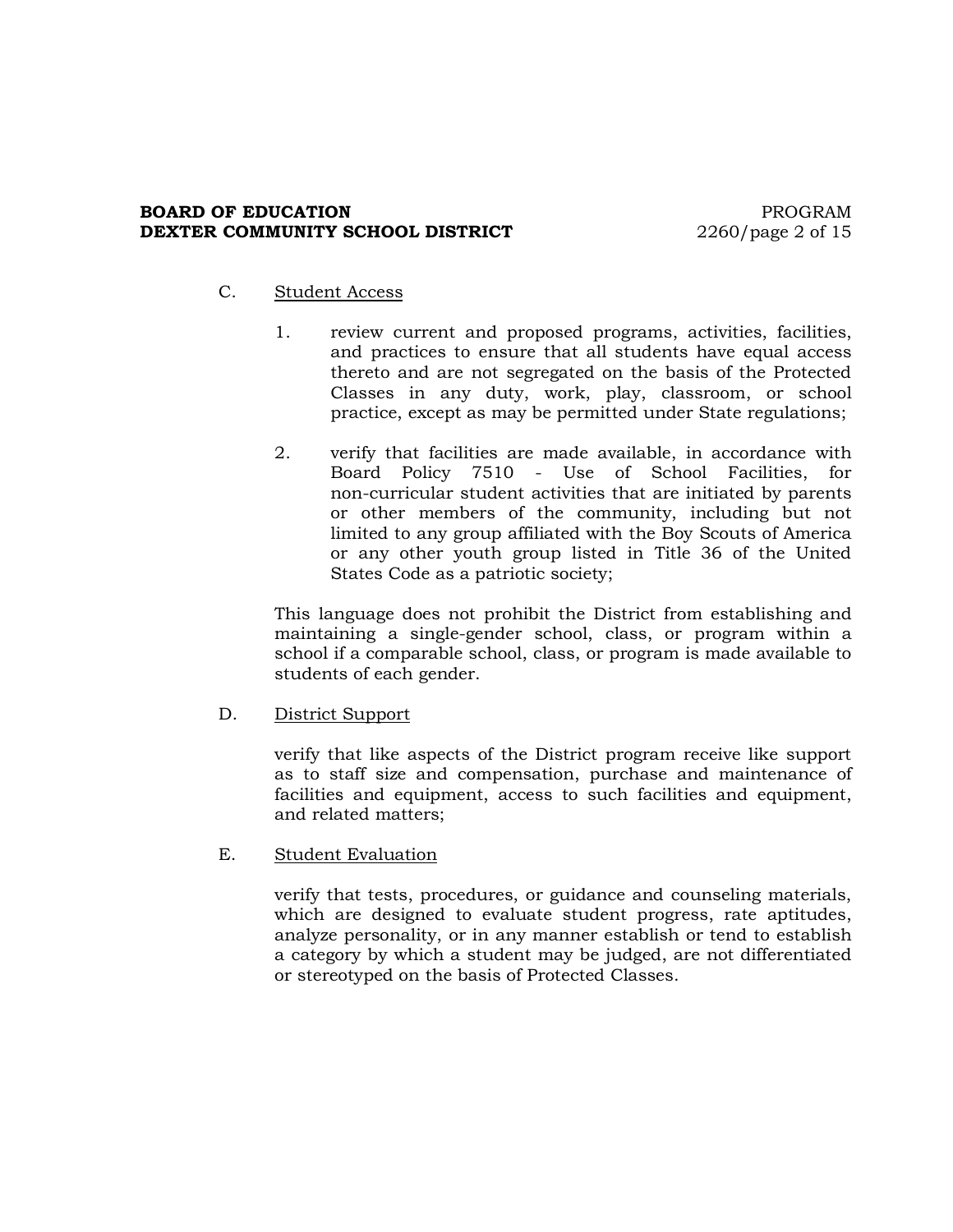#### **BOARD OF EDUCATION PROGRAM DEXTER COMMUNITY SCHOOL DISTRICT** 2260/page 3 of 15

#### **District Compliance Officers**

The Board designates the following individuals to serve as the District's "Compliance Officers" (also known as "Civil Rights Coordinators") (hereinafter referred to as the "COs").

**[NOTE: School Districts are advised to appoint both a male and a female CO in order to provide complainants with the option to report their concerns to an individual of the gender with which they feel most comfortable. The COs may also serve as the District's Section 504 Compliance Officer/ADA Coordinator and Title IX Coordinator. Additionally, by appointing two (2) COs, there should always be a CO available to investigate a claim of discrimination that pertains to the other CO.]**

| Ken Koenig                         | Barb Santo                                     |
|------------------------------------|------------------------------------------------|
| Assistant Principal                | of<br>Director<br>Executive<br>Human Resources |
| 734-424-4240                       | 734-424-4100 ext. 1031                         |
| 2200 N. Parker Rd, Dexter MI 48130 | 7714 Ann Arbor St.,<br>Dexter MI 48130         |
| koenigk@dexterschools.org          | santob@dexterschools.org                       |

The names, titles, and contact information of these individuals will be published annually:

- **(x)** in the parent/student and staff handbooks.
- **(x)** on the School District's web site.

The District will accommodate the use of certified service animals when there is an established need for such supportive aid in the school environment. Certain restrictions may be applied when necessary due to allergies, health, safety, disability or other issues of those in the classroom or school environment. The goal shall be to provide all students with the same access and participation opportunities provided to other students in school. Confirmation of disability, need for a service animal to access the school programming, and current certification/training of the service animal may be required.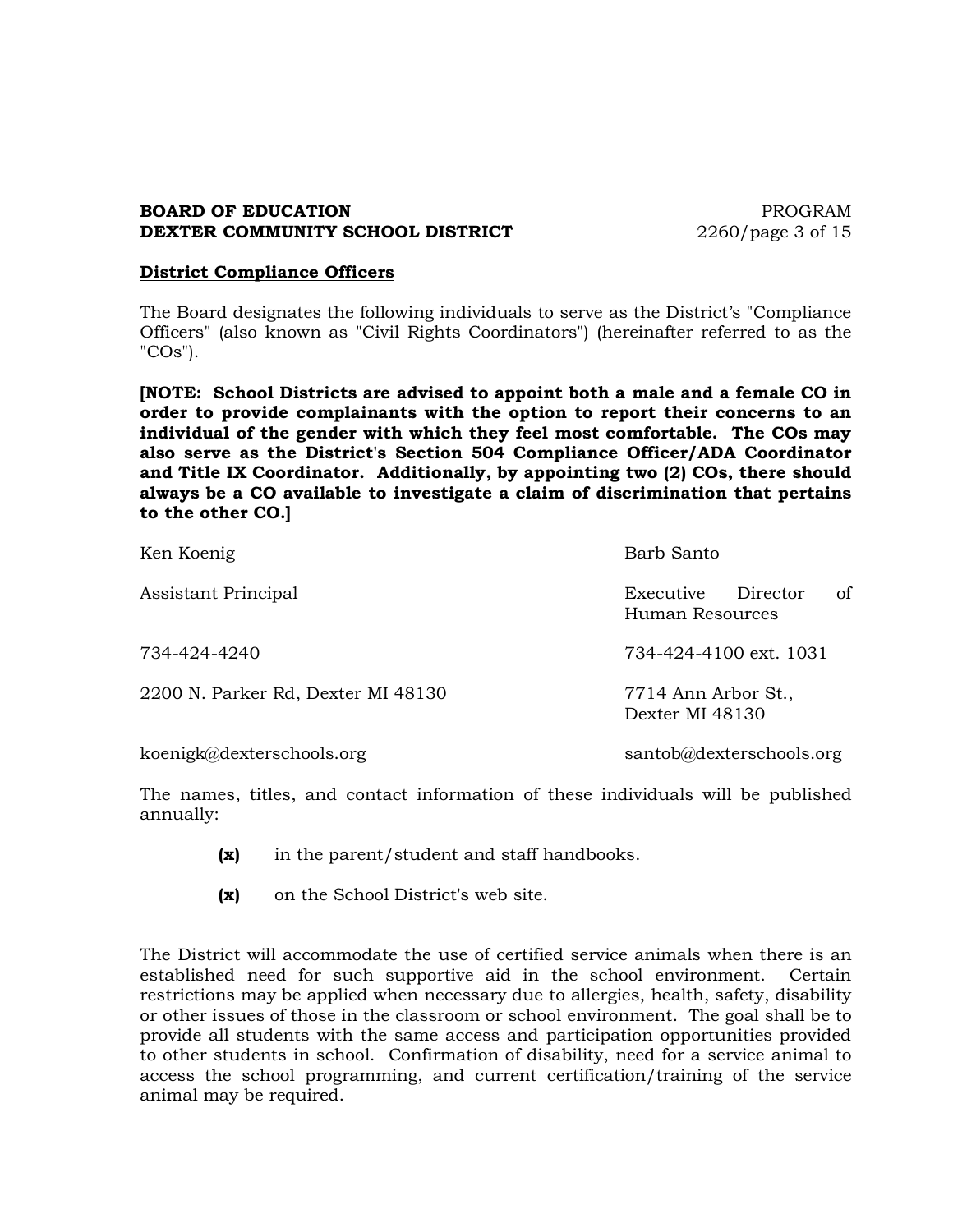### **BOARD OF EDUCATION PROGRAM DEXTER COMMUNITY SCHOOL DISTRICT** 2260/page 4 of 15

The COs are responsible for coordinating the District's efforts to comply with applicable Federal and State laws and regulations, including the District's duty to address in a prompt and equitable manner any inquiries or complaints regarding discrimination, retaliation or denial of equal access. The COs shall also verify that proper notice of nondiscrimination for Title II of the Americans with Disabilities Act (as amended), Title VI and VII of the Civil Rights Act of 1964, Title IX of the Education Amendment Act of 1972, Section 504 of the Rehabilitation Act of 1973 (as amended), and the Age Discrimination Act of 1975 is provided to students, their parents, staff members, and the general public. A copy of each of the Acts and regulations on which this notice is based may be found in the CO's office.

The Superintendent shall annually attempt to identify children with disabilities, ages 0-25, who reside in the District but do not receive public education.

In addition, s/he shall establish procedures to identify students who are Limited English Proficient (LEP), including immigrant children and youth, to assess their ability to participate in District programs, and develop and administer a program that meets the English language and academic needs of these students. This program shall include procedures for student placement, services, evaluation and exit guidelines and shall be designed to provide students with effective instruction that leads to academic achievement and timely acquisition of proficiency in English. As a part of this program, the District will evaluate the progress of students in achieving English language proficiency in the areas of listening, speaking, reading and writing, on an annual basis (also see Policy 2225).

# **Reports and Complaints of Unlawful Discrimination and Retaliation**

Students and all other members of the School District community and third parties are encouraged to promptly report incidents of unlawful discrimination and/or retaliation to a teacher, administrator, supervisor, or other District official so that the Board may address the conduct. Any teacher, administrator, supervisor, or other District employee or official who receives such a complaint shall file it with the CO **(x)** as soon as possible but in any event no later than within five (5) business days.

Members of the School District community, which includes students or third parties, who believe they have been unlawfully discriminated/retaliated against are entitled to utilize the complaint process set forth below. Initiating a complaint, whether formally or informally, will not adversely affect the complaining individual's employment or participation in educational or extra-curricular programs. While there are no time limits for initiating complaints under this policy, individuals

updated timeline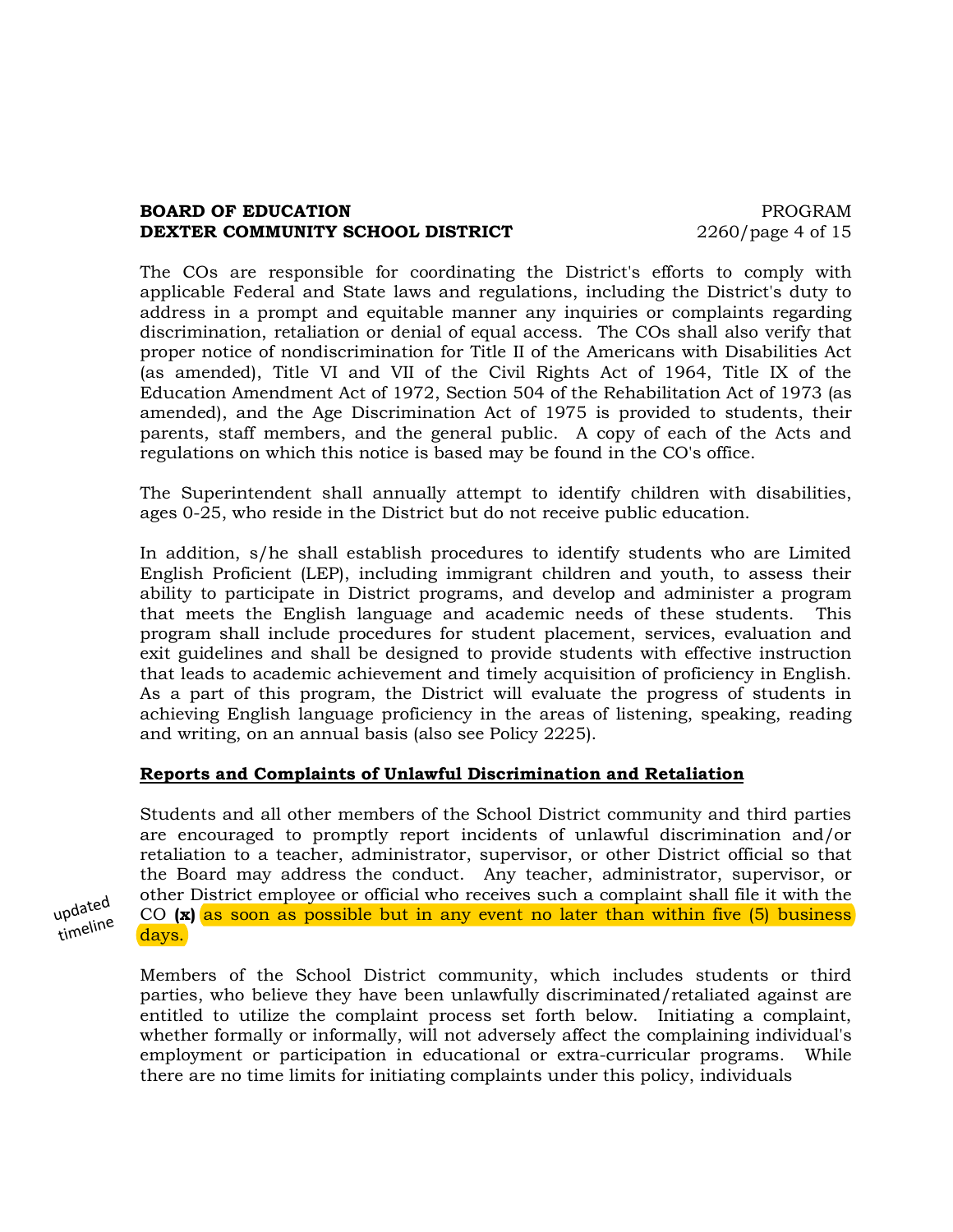### **BOARD OF EDUCATION PROGRAM DEXTER COMMUNITY SCHOOL DISTRICT** 2260/page 5 of 15

should make every effort to file a complaint as soon as possible after the conduct occurs while the facts are known and potential witnesses are available.

If, during an investigation of alleged bullying, aggressive behavior and/or harassment in accordance with Policy 5517.01 – Bullying and Other Forms of Aggressive Behavior, the Principal believes that the reported misconduct may constitute unlawful discrimination based on a Protected Class, the Principal shall report the act to one of the COs who shall investigate the allegation in accordance with this policy. While the CO investigates the allegation, the Principal shall suspend his/her Policy 5517.01 investigation to await the CO's written report. The CO shall keep the Principal informed of the status of the Policy 2260 investigation and provide him/her with a copy of the resulting written report.

The COs will be available during regular school/work hours to discuss concerns related to unlawful discrimination/retaliation. COs shall accept complaints of unlawful discrimination/retaliation directly from any member of the School District community or a visitor to the District, or receive complaints that are initially filed with a school building administrator. Upon receipt of a complaint either directly or through a school building administrator, a CO will begin either an informal or formal process (depending on the request of the person alleging the discrimination/retaliation or the nature of the alleged discrimination/retaliation), or the CO will designate a specific individual to conduct such a process. The CO will provide a copy of this policy to any person who files a complaint. In the case of a formal complaint, the CO will prepare recommendations for the Superintendent or oversee the preparation of such recommendations by a designee. All members of the School District community must report incidents of discrimination/retaliation that are reported to them to the CO as soon as possible but in any event no later than within five (5) business days of learning of the incident/conduct.



Any Board employee who directly observes unlawful discrimination/retaliation of a student is obligated, in accordance with this policy, to report such observations to one of the COs as soon as possible but in any event no later than within five (5) business days. Additionally, any Board employee who observes an act of unlawful discrimination/retaliation is expected to intervene to stop the misconduct, unless circumstances make such an intervention dangerous, in which case the staff member should immediately notify other Board employees and/or local law enforcement officials, as necessary, to stop the misconduct. Thereafter, the CO or designee must contact the student, if age eighteen (18) or older, or the student's parents if the student is under the age eighteen (18), within two (2) school days to advise s/he/them of the Board's intent to investigate the alleged wrongdoing.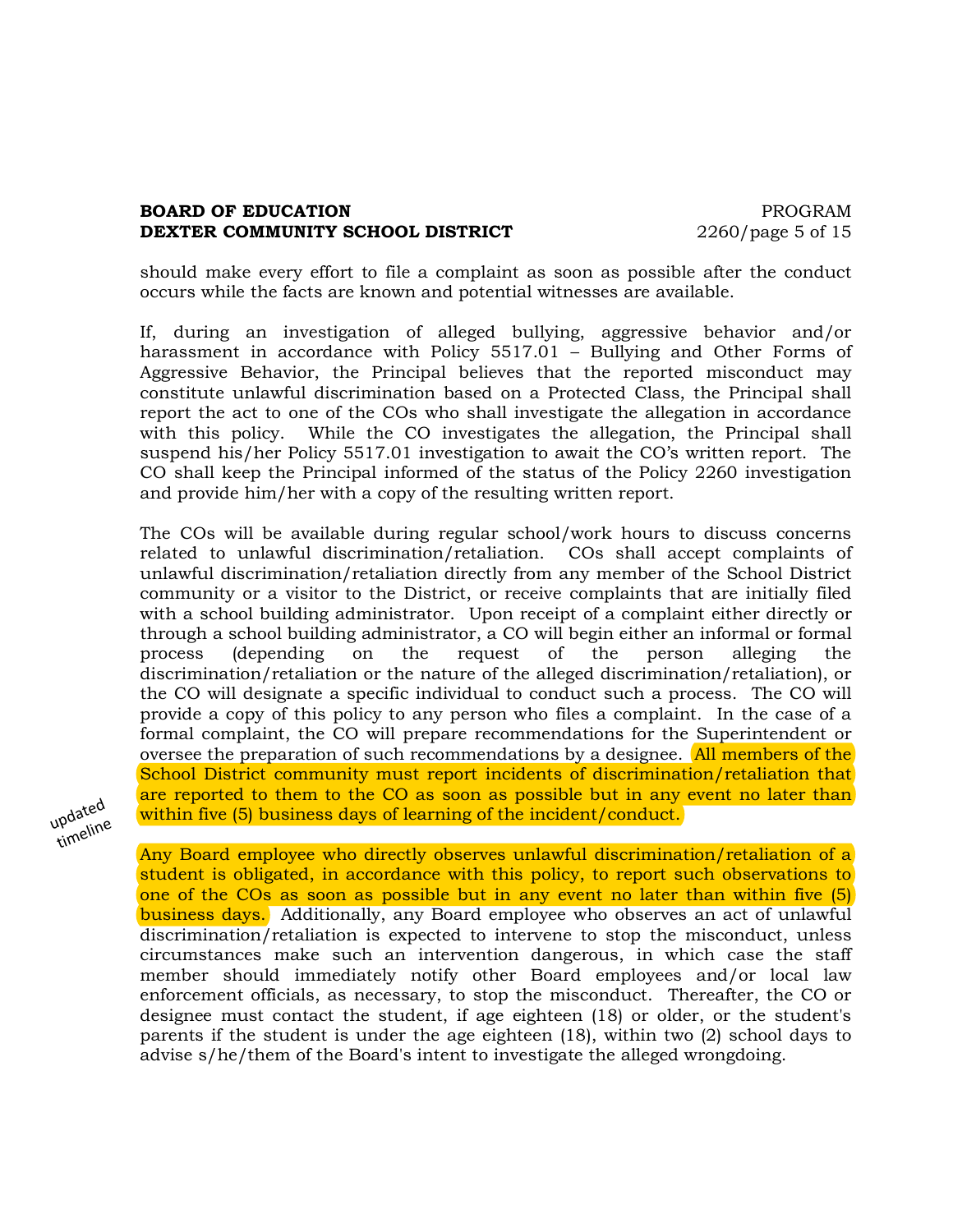### **BOARD OF EDUCATION PROGRAM DEXTER COMMUNITY SCHOOL DISTRICT** 2260/page 6 of 15

#### **Investigation and Complaint Procedure**

Any student who believes that s/he has been subjected to unlawful discrimination or retaliation may seek resolution of his/her complaint through the procedures described below. The formal complaint procedures involve an investigation of the individual's claims and a process for rendering a decision regarding whether the charges are substantiated.

Due to the sensitivity surrounding complaints of unlawful discrimination or retaliation, timelines are flexible for initiating the complaint process; however, individuals should make every effort to file a complaint within thirty (30) calendar days after the conduct occurs. Once the formal complaint process is begun, the investigation will be completed in a timely manner (ordinarily, within fifteen (15) business days of the complaint being received).

The procedures set forth below are not intended to interfere with the rights of a student to pursue a complaint of unlawful discrimination or retaliation with the United States Department of Education Office for Civil Rights ("OCR"). The Cleveland Office of the OCR can be reached at 1350 Euclid Avenue, Suite 325, Cleveland, Ohio 44115; Telephone: (216) 522-4970; Fax: (216) 522-2573; TDD: (216) 522-4944; E-mail: ocr.cleveland@ed.gov; Web: http://www.ed.gov/ocr.

#### **Informal Complaint Procedure**

The goal of the informal complaint procedure is to quickly stop inappropriate behavior and facilitate resolution through an informal means, if possible. The informal complaint procedure is provided as a less formal option for a student who believes s/he has been unlawfully discriminated or retaliated against. This informal procedure is not required as a precursor to the filing of a formal complaint.

The informal process is only available in those circumstances where the parties (the alleged target of the discrimination and individual(s) alleged to have engaged in the discrimination) agree to participate in it.

Students who believe that they have been unlawfully discriminated/retaliated against may proceed immediately to the formal complaint process and individuals who seek resolution through the informal procedure may request that the informal process be terminated at any time to move to the formal complaint process.

All complaints involving a District employee or any other adult member of the School District community against a student will be formally investigated.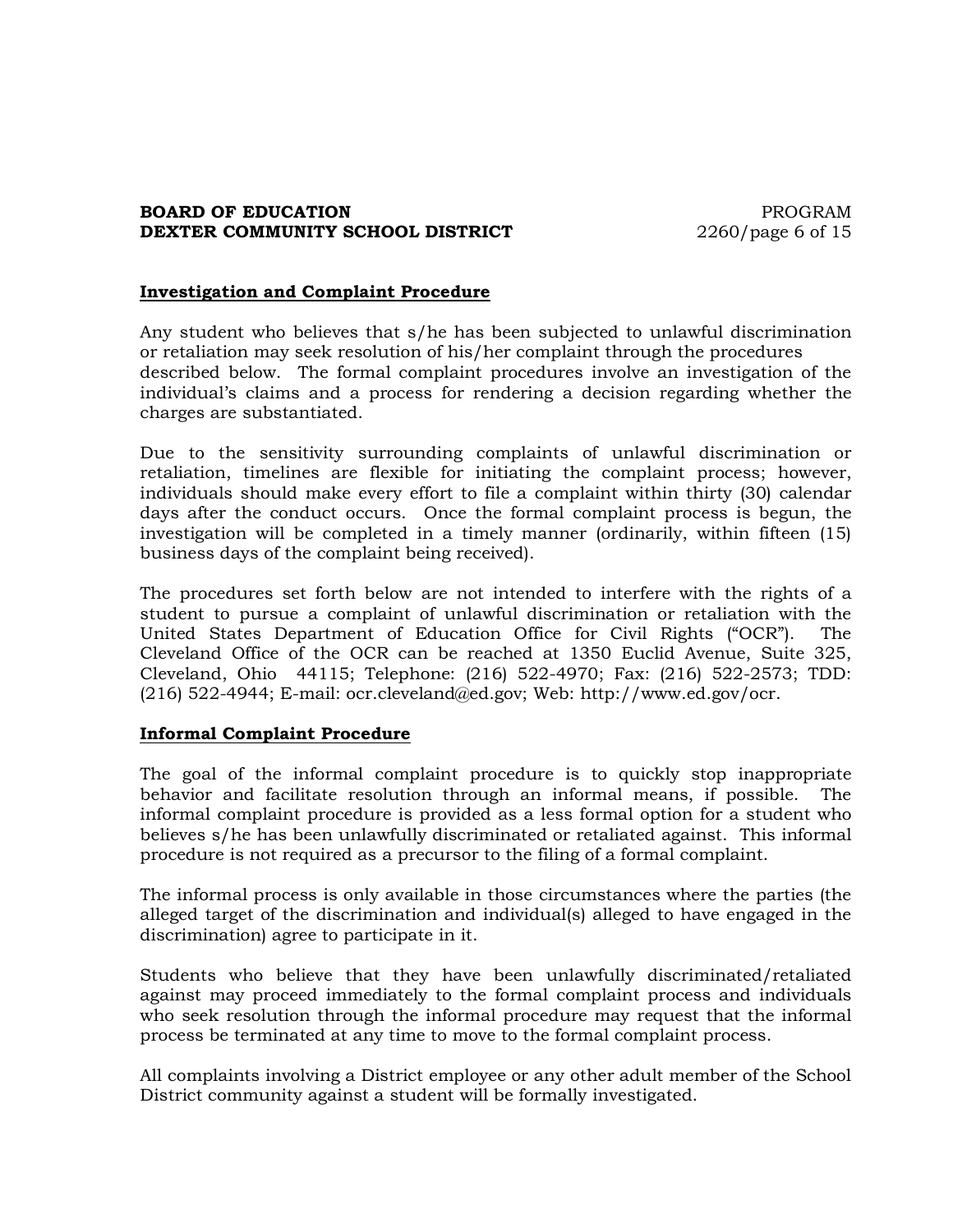### **BOARD OF EDUCATION PROGRAM DEXTER COMMUNITY SCHOOL DISTRICT** 2260/page 7 of 15

As an initial course of action, if a student feels that s/he is being unlawfully discriminated/retaliated against and s/he is able and feels safe doing so, the individual should tell or otherwise inform the person who engaged in the allegedly discriminatory/retaliatory conduct that it is inappropriate and must stop. The

complaining individual should address the alleged misconduct as soon after it occurs as possible. The COs are available to support and counsel individuals when taking this initial step or to intervene on behalf of the individual if requested to do so. An individual who is uncomfortable or unwilling to inform the person who allegedly engaged in the unlawful conduct of his/her concerns is not prohibited from otherwise filing an informal or a formal complaint. In addition, with regard to certain types of unlawful discrimination, such as sexual discrimination, the CO may advise against the use of the informal complaint process.

A student who believes s/he has been unlawfully discriminated/retaliated against may make an informal complaint, either orally or in writing: 1) to a teacher, other employee, or building administrator in the school the student attends; 2) to the Superintendent or other District-level employee; and/or 3) directly to one of the COs.

All informal complaints must be reported to one of the COs who will either facilitate an informal resolution as described below, or appoint another individual to facilitate an informal resolution.

The School District's informal complaint procedure is designed to provide students who believe they are being unlawfully discriminated/retaliated against with a range of options aimed at bringing about a prompt resolution of their concerns. Depending upon the nature of the complaint and the wishes of the student claiming unlawful discrimination/retaliation, informal resolution may involve, but not be limited to, one or more of the following:

- A. Advising the student about how to communicate his/her concerns to the person who allegedly engaged in the discriminatory/retaliatory behavior.
- B. Distributing a copy of Policy 2260 Non-Discrimination and Access to Equal Educational Opportunity as a reminder to the individuals in the school building or office where the individual whose behavior is being questioned works or attends.
- C. If both parties agree, the CO may arrange and facilitate a meeting between the student claiming discrimination/retaliation and the individual accused of engaging in the misconduct to work out a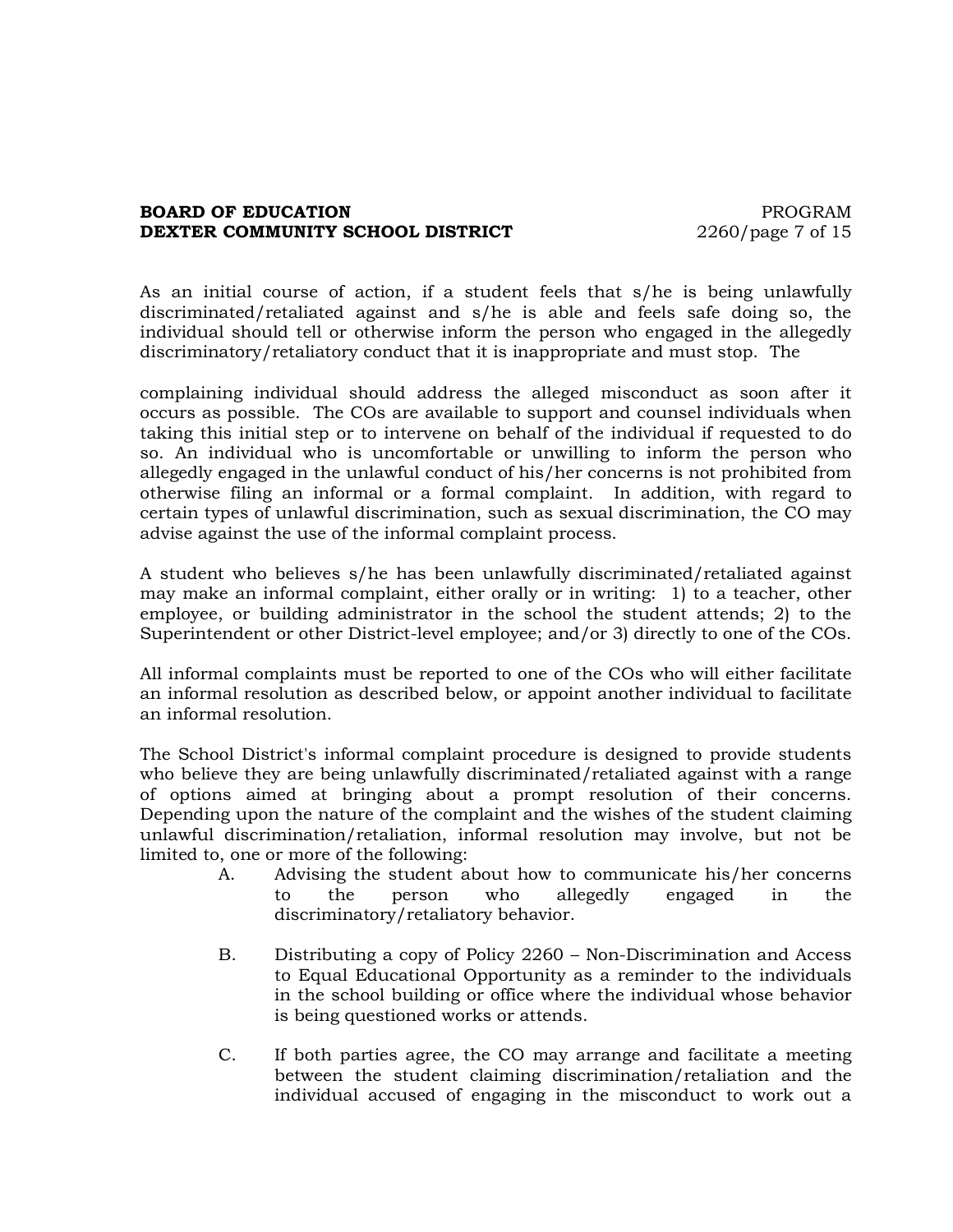#### **BOARD OF EDUCATION PROGRAM DEXTER COMMUNITY SCHOOL DISTRICT** 2260/page 8 of 15 mutual resolution.

While there are no set time limits within which an informal complaint must be resolved, the CO or designee will exercise his/her authority to attempt to resolve all informal complaints within fifteen (15) business days of receiving the informal complaint. Parties who are dissatisfied with the results of the informal complaint process may proceed to file a formal complaint. And, as stated above, parties may request that the informal process be terminated at any time to move to the formal complaint process.

# **Formal Complaint Procedure**

If a complaint is not resolved through the informal complaint process, if one (1) of the parties requested that the informal complaint process be terminated to move to the formal complaint process, or if the student elects to file a formal complaint initially, the formal complaint process shall be implemented.

A student who believes s/he has been subjected to unlawful discrimination/retaliation (hereinafter referred to as the "Complainant") may file a formal complaint, either orally or in writing, with a teacher, Principal, or other District employee at the student's school, the CO, Superintendent, or another District employee who works at another school or at the District level. Due to the sensitivity surrounding complaints of unlawful discrimination, timelines are flexible for initiating the complaint process; however, individuals should make every effort to file a complaint within thirty (30) calendar days after the conduct occurs. If a Complainant informs a teacher, Principal, or other District employee at the student's school, Superintendent, or other District employee, either orally or in writing, about any complaint of discrimination/retaliation, that employee must report such information to the CO as soon as possible but in any event no later than within five (5) business days.

Throughout the course of the process, the CO should keep the parties informed of the status of the investigation and the decision-making process.

All formal complaints must include the following information to the extent it is available: the identity of the individual believed to have engaged in, or be engaging in; the discriminatory/retaliatory conduct; a detailed description of the facts upon which the complaint is based; a list of potential witnesses; and the resolution sought by the Complainant.

If the Complainant is unwilling or unable to provide a written statement including the information set forth above, the CO shall ask for such details in an oral interview. Thereafter, the CO will prepare a written summary of the oral interview,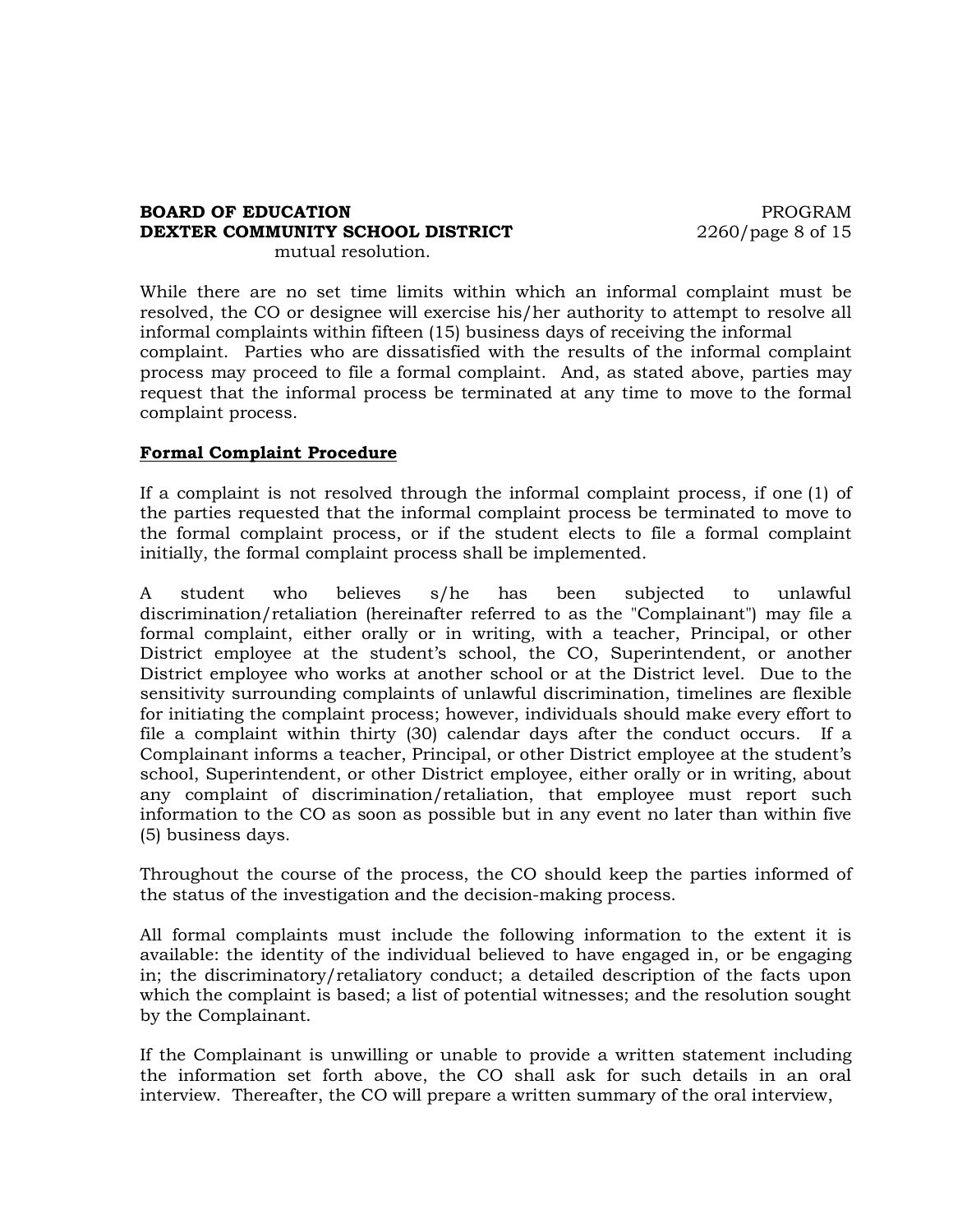### **BOARD OF EDUCATION PROGRAM DEXTER COMMUNITY SCHOOL DISTRICT** 2260/page 9 of 15

and the Complainant will be asked to verify the accuracy of the reported charge by signing the document.

Upon receiving a formal complaint, the CO will consider whether any action should be taken in the investigatory phase to protect the Complainant from further discrimination or retaliation, including, but not limited to, a change of work assignment or schedule for the Complainant and/or the person alleged to have engaged in the misconduct. In making such a determination, the CO should consult the Complainant to assess his/her agreement to the proposed action. If the Complainant is unwilling to consent to the proposed change, the CO may still take whatever actions s/he deems appropriate in consultation with the Superintendent.

Within two (2) business days of receiving the complaint, the CO or designee will initiate a formal investigation to determine whether the Complainant has been subjected to unlawful discrimination/retaliation. **(x)** A Principal will not conduct an investigation unless directed to do so by the CO.

Simultaneously, the CO will inform the individual alleged to have engaged in the discriminatory or retaliatory conduct (hereinafter referred to as the "Respondent") that a complaint has been received. The Respondent will be informed about the nature of the allegations and provided with a copy of any relevant policies and/or administrative guidelines, including Policy 2260 - Nondiscrimination. The Respondent must also be informed of the opportunity to submit a written response to the complaint within five (5) business days.

Although certain cases may require additional time, the CO or designee will attempt to complete an investigation into the allegations of discrimination/retaliation within fifteen (15) business days of receiving the formal complaint. The investigation will include:

- A. interviews with the Complainant;
- B. interviews with the Respondent;
- C. interviews with any other witnesses who may reasonably be expected to have any information relevant to the allegations;
- D. consideration of any documentation or other information presented by the Complainant, Respondent, or any other witness that is reasonably believed to be relevant to the allegations.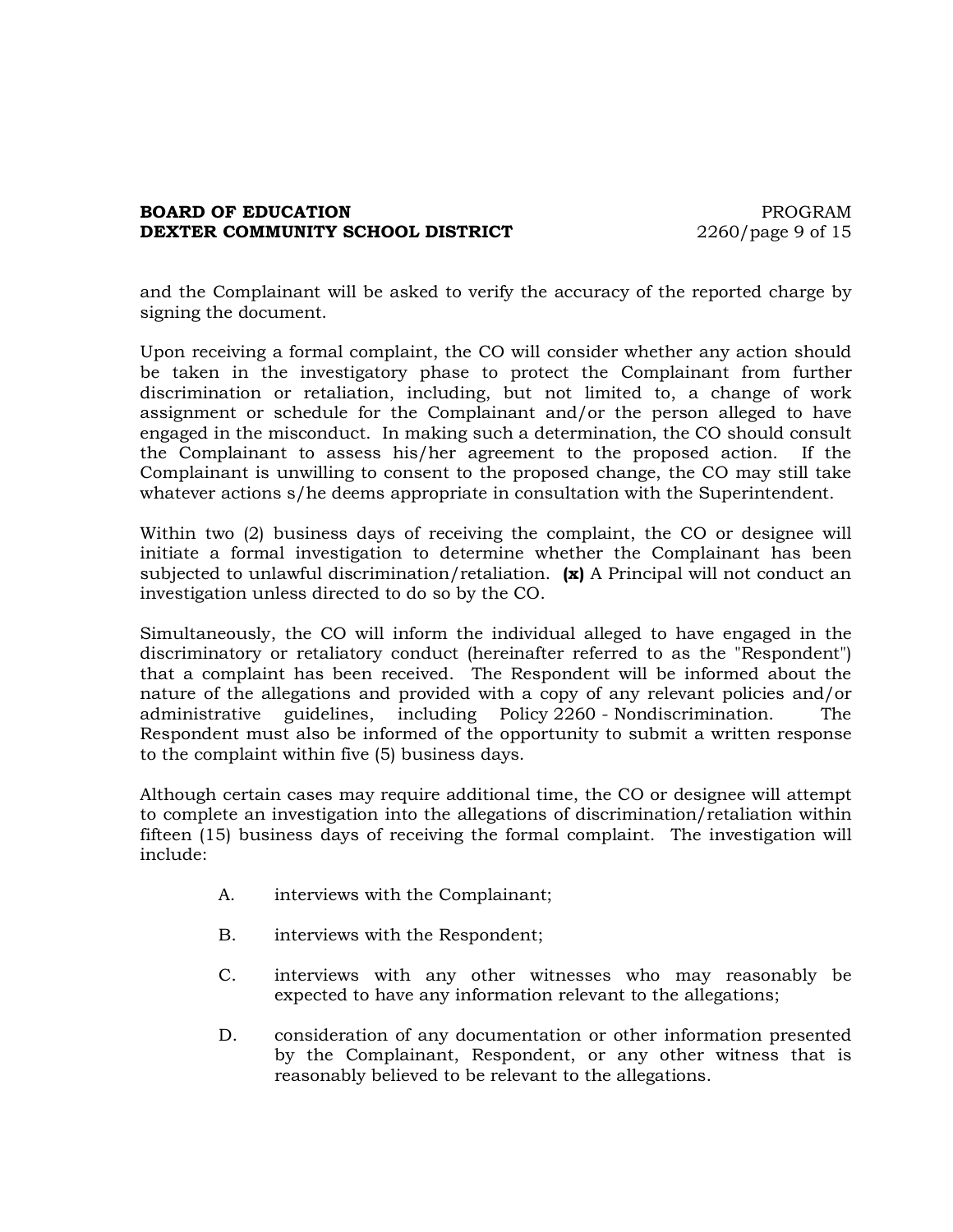### **BOARD OF EDUCATION PROGRAM DEXTER COMMUNITY SCHOOL DISTRICT** 2260/page 10 of 15

At the conclusion of the investigation, the CO or designee shall prepare and deliver a written report to the Superintendent that summarizes the evidence gathered during the investigation and provides recommendations based on the evidence and the definition of unlawful discrimination/retaliation as provided in Board policy and State and Federal law as to whether the Complainant has been subjected to unlawful discrimination/retaliation. The CO's recommendations must be based upon the totality of the circumstances, including the ages and maturity levels of those involved. In determining if unlawful discrimination or retaliation occurred, a preponderance of evidence standard will be used. **(x)** The CO may consult with the Board's legal counsel before finalizing the report to the Superintendent.

Absent extenuating circumstances, within five (5) business days of receiving the report of the CO or designee, the Superintendent must either issue a final decision regarding whether the charges have been substantiated or request further investigation. A copy of the Superintendent's final decision will be delivered to both the Complainant and the Respondent.

If the Superintendent requests additional investigation, the Superintendent must specify the additional information that is to be gathered, and such additional investigation must be completed within five (5) days. At the conclusion of the additional investigation, the Superintendent shall issue a final written decision as described above.

If the Superintendent determines the Complainant was subjected to unlawful discrimination/retaliation, s/he must identify what corrective action will be taken to stop, remedy, and prevent the recurrence of the discrimination/retaliation. The corrective action should be reasonable, timely, age-appropriate and effective, and tailored to the specific situation.

**[x]** The decision of the Superintendent shall be final.

The Board reserves the right to investigate and resolve a complaint or report of unlawful discrimination/retaliation regardless of whether the student alleging the unlawful discrimination/retaliation pursues the complaint. The Board also reserves the right to have the formal complaint investigation conducted by an external person in accordance with this policy or in such other manner as deemed appropriate by the Board or its designee.

The Complainant may be represented, at his/her own cost, at any of the above described meetings/hearings.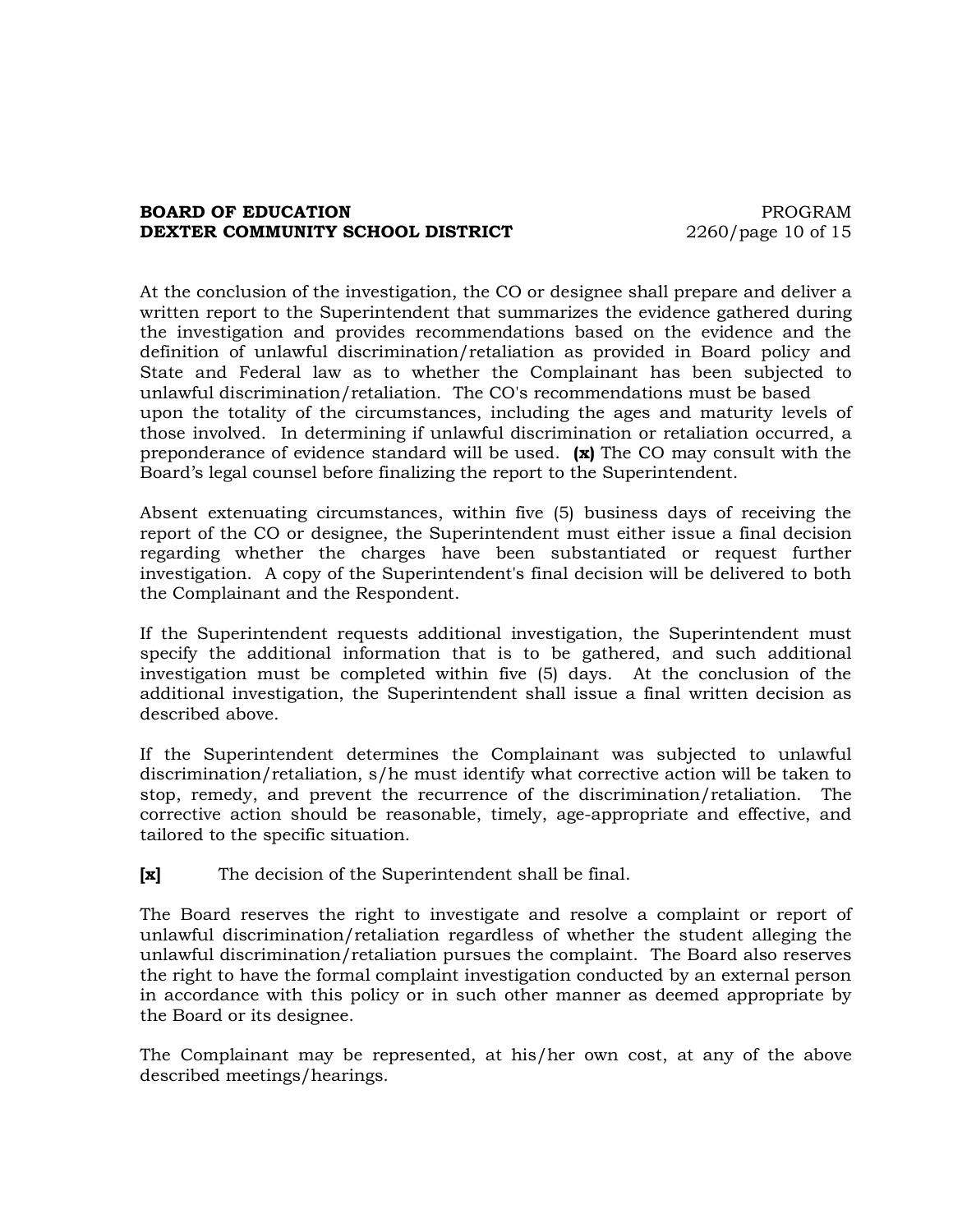### **BOARD OF EDUCATION PROGRAM DEXTER COMMUNITY SCHOOL DISTRICT** 2260/page 11 of 15

The right of a person to a prompt and equitable resolution of the complaint shall not be impaired by the person's pursuit of other remedies such as the filing of a Complaint with the Office for Civil Rights or the filing of a court case. Use of this internal complaint procedure is not a prerequisite to the pursuit of other remedies.

### **Privacy/Confidentiality**

The School District will employ all reasonable efforts to protect the rights of the Complainant, the Respondent(s), and the witnesses as much as possible, consistent with the Board's legal obligations to investigate, to take appropriate action, and to conform with any discovery or disclosure obligations. All records generated under the terms of this policy shall be maintained as confidential to the extent permitted by law. Confidentiality, however, cannot be guaranteed. All Complainants proceeding through the formal investigation process will be advised that their identities may be disclosed to the Respondent(s).

During the course of a formal investigation, the CO or designee will instruct each person who is interviewed about the importance of maintaining confidentiality. Any individual who is interviewed as part of an investigation is expected not to disclose to third parties any information that s/he learns and/or provides during the course of the investigation.

#### **Sanctions and Monitoring**

The Board shall vigorously enforce its prohibitions against unlawful discrimination/retaliation by taking appropriate action reasonably calculated to stop and prevent further misconduct. While observing the principles of due process, a violation of this policy may result in disciplinary action up to and including the discharge of an employee or the suspension/expulsion of a student. All disciplinary action will be taken in accordance with applicable State law and the terms of the relevant collective bargaining agreement(s). When imposing discipline, the Superintendent shall consider the totality of the circumstances involved in the matter, including the ages and maturity levels of those involved. In those cases where unlawful discrimination/retaliation is not substantiated, the Board may consider whether the alleged conduct nevertheless warrants discipline in accordance with other Board policies, consistent with the terms of the relevant collective bargaining agreement(s).

Where the Board becomes aware that a prior remedial action has been taken against a member of the School District community, all subsequent sanctions imposed by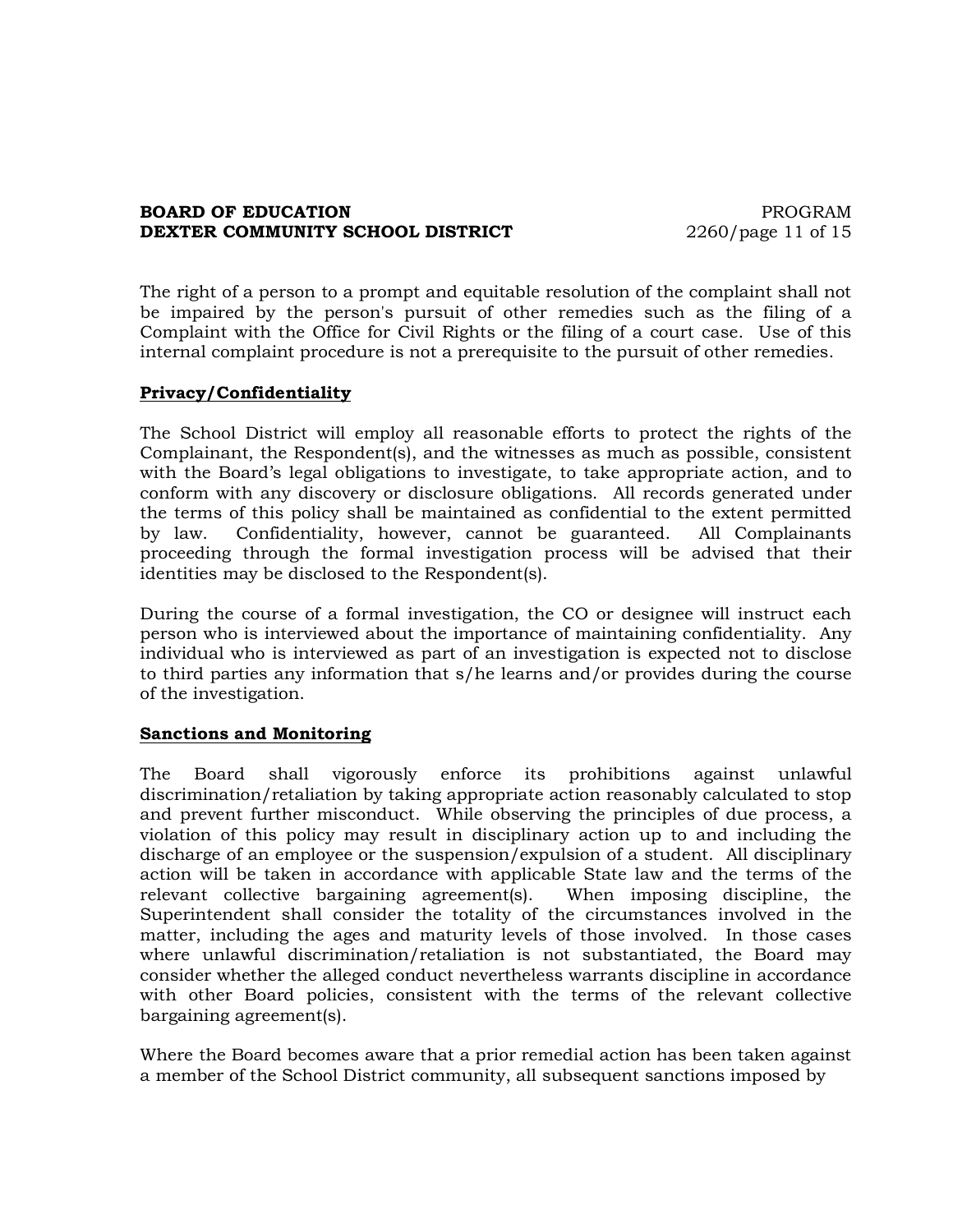### **BOARD OF EDUCATION PROGRAM DEXTER COMMUNITY SCHOOL DISTRICT** 2260/page 12 of 15

the Board and/or Superintendent shall be reasonably calculated to end such conduct, prevent its reoccurrence, and remedy its effects.

### **Retaliation**

Retaliation against a person who makes a report or files a complaint alleging unlawful discrimination, or participates as a witness in an investigation is

prohibited. Specifically, the Board will not retaliate against, coerce, intimidate, threaten or interfere with any individual because the person opposed any act or practice made unlawful by any Federal or State civil rights law, or because that individual made a charge, testified, assisted or participated in any manner in an investigation, proceeding, or hearing under those laws, or because that individual exercised, enjoyed, aided or encouraged any other person in the exercise or enjoyment of any right granted or protected by those laws.

# **Education and Training**

In support of this policy, the Board promotes preventative educational measures to create greater awareness of unlawful discriminatory practices. The Superintendent or designee shall provide appropriate information to all members of the School District community related to the implementation of this policy and shall provide training for District students and staff where appropriate. All training, as well as all information, provided regarding the Board's policy and discrimination in general, will be age and content appropriate.

The District will endeavor to assist the student and/or his/her parents in their access to District programs by providing notices to the parents and students in a language and format that they are likely to understand.

Materials approved by the State Department of Education describing the benefits of instruction in Braille reading and writing shall be provided to each blind student's individualized planning committee. The District shall not deny a student the opportunity for instruction in Braille, reading, and writing solely because the student has some remaining vision.

# **Retention of Investigatory Records and Materials**

All individuals charged with conducting investigations under this policy must retain all information, documents, electronically stored information, and electronic media (as defined in Policy 8315) created and received as part of an investigation, which may include, but not be limited to: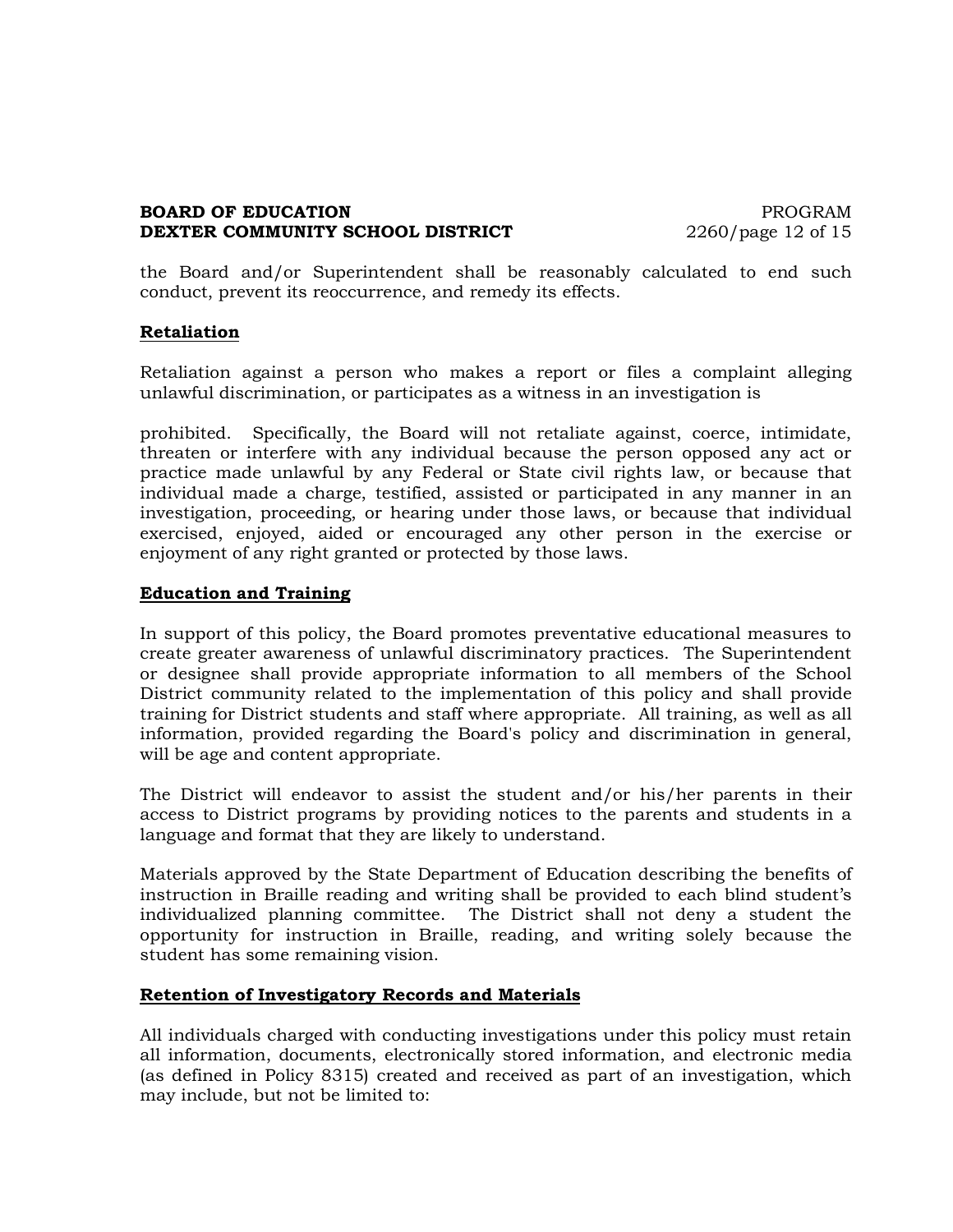#### **BOARD OF EDUCATION PROGRAM DEXTER COMMUNITY SCHOOL DISTRICT** 2260/page 13 of 15

- A. all written reports/allegations/complaints/grievances/ statements/responses pertaining to an alleged violation of this policy;
- B. any narratives that memorialize oral reports/allegations/ complaints/grievances/statements/responses pertaining to an alleged violation of this policy;
- C. any documentation that memorializes the actions taken by District personnel related to the investigation and/or the District's response to the alleged violation of this policy;
- D. written witness statements;
- E. narratives, notes from, or audio, video, or digital recordings of witness interviews/statements;
- F. e-mails, texts, or social media posts that directly relate to or constitute evidence pertaining to an alleged violation of this policy (i.e., not after-the-fact commentary about or media coverage of the incident);
- G. notes or summaries prepared contemporaneously by the investigator in whatever form made (e.g., handwritten, keyed into a computer or tablet, etc.), but not including transitory notes whose content is otherwise memorialized in other documents;
- H. written disciplinary sanctions issued to students or employees and other documentation that memorializes oral disciplinary sanctions issued to students or employees for violations of this policy;
- I. dated written determinations/reports (including summaries of relevant exculpatory and inculpatory evidence) and other documentation that memorializes oral notifications to the parties concerning the outcome of the investigation, including any consequences imposed as a result of a violation of this policy;
- J. documentation of any interim measures offered and/or provided to complainants and/or the alleged perpetrators, including no contact orders issued to both parties, the dates the no contact orders were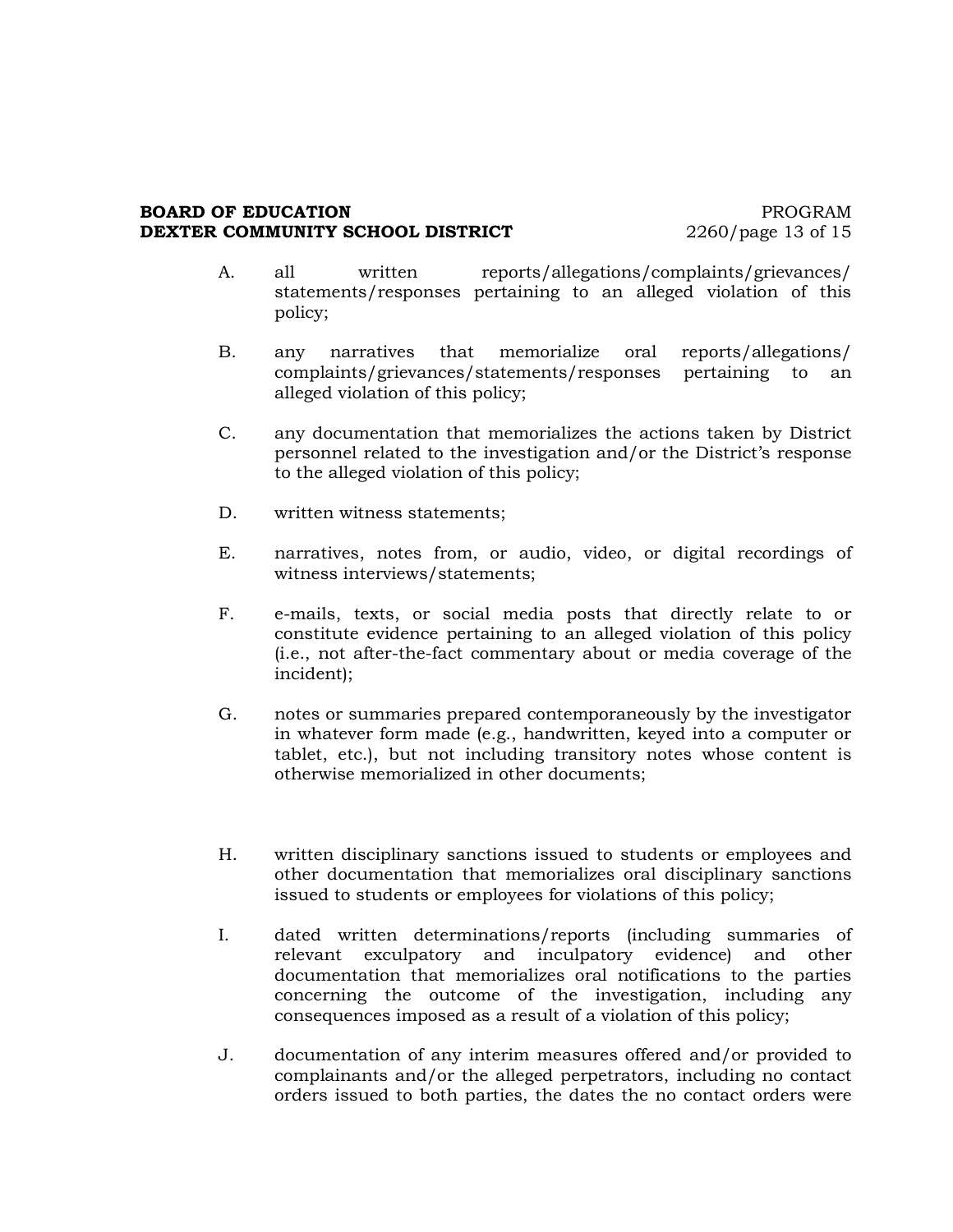#### **BOARD OF EDUCATION PROGRAM DEXTER COMMUNITY SCHOOL DISTRICT** 2260/page 14 of 15

issued, and the dates the parties acknowledged receipt of the no contact orders;

- K. documentation of all actions taken, both individual and systemic, to stop the discrimination or harassment, prevent its recurrence, eliminate any hostile environment, and remedy its discriminatory effects;
- L. copies of the Board policy and/or procedures/guidelines used by the District to conduct the investigation, and any documents used by the District at the time of the alleged violation to communicate the Board's expectations to students and staff with respect to the subject of this policy (e.g., Student and/or Employee Handbooks or Codes of Conduct);
- M. copies of any documentation that memorializes any formal or informal resolutions to the alleged discrimination or harassment.

The information, documents, ESI, and electronic media (as defined in Policy 8315) retained may include public records and records exempt from disclosure under Federal and/or State law (e.g., student records).

These investigative records and materials created or received as part of an investigation shall be retained in accordance with Policy 8310, Policy 8315, Policy 8320, and Policy 8330 for not less than three (3) years, but longer if required by the District's records retention schedule.

M.C.L. 380.1146, 380.1704, 37.1101 et seq., 37.2402, 37.1402, 37.2101-37.2804 Fourteenth Amendment, U.S. Constitution

20 U.S.C. Section 1681, Title IX of Education Amendments Act

20 U.S.C. Section 1701 et seq., Equal Educational Opportunities Act of 1974

20 U.S.C. Section 7905, Boy Scouts of America Equal Access Act

29 U.S.C. Section 794, Rehabilitation Act of 1973, as amended

29 C.F.R. Part 1635

42 U.S.C. Section 2000 et seq., Civil Rights Act of 1964

- 42 U.S.C. Section 2000ff et seq., The Genetic Information Nondiscrimination Act
- 42 U.S.C. 6101 et seq., Age Discrimination Act of 1975

34 C.F.R. Part 110 (7/27/93)

Vocational Education Program Guidelines for Eliminating Discrimination and Denial of Services, Department of Education, Office of Civil Rights, March 1979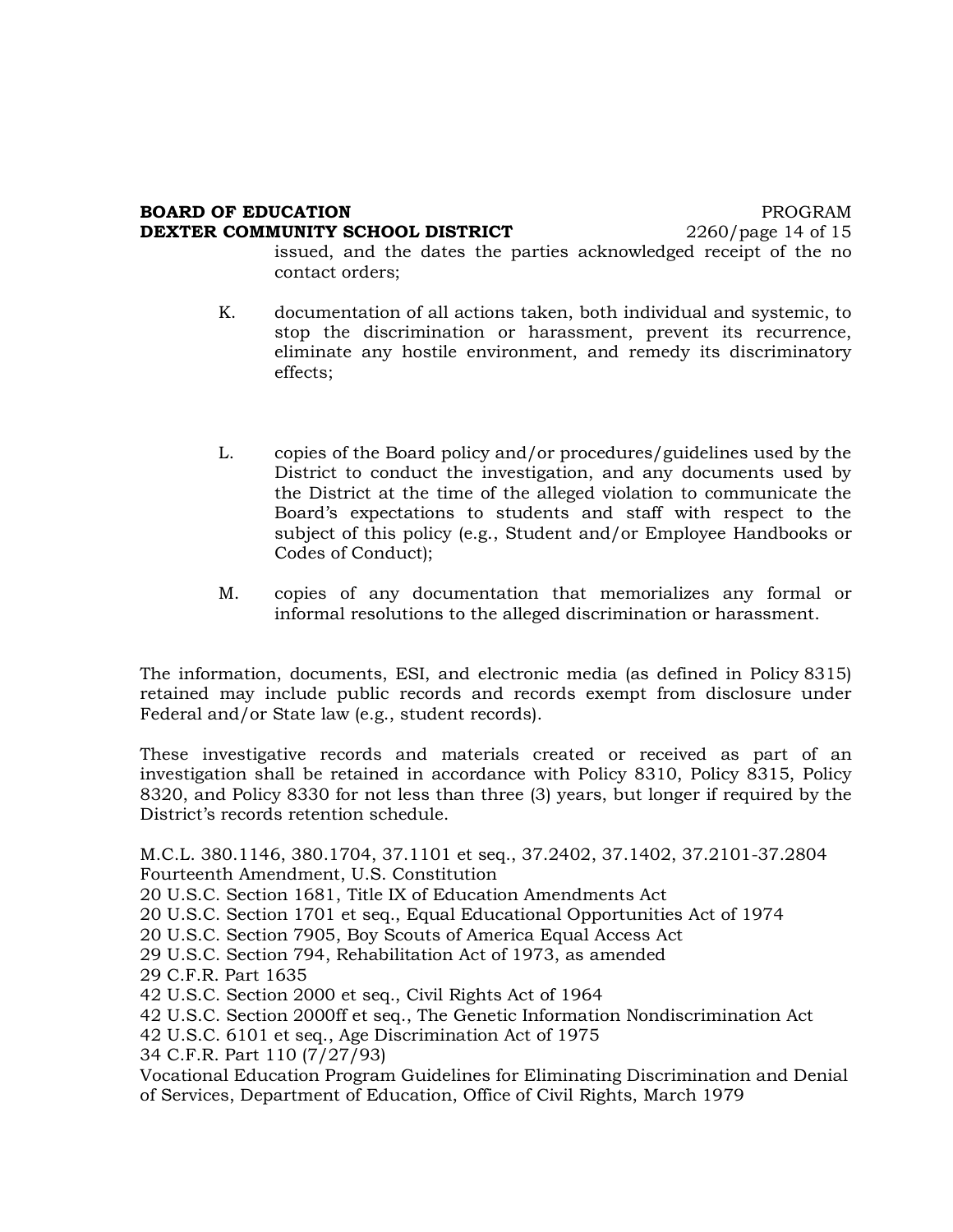#### **BOARD OF EDUCATION** PROGRAM

**DEXTER COMMUNITY SCHOOL DISTRICT** 2260/page 15 of 15

42 U.S.C. 12101 et seq., The Americans with Disabilities Act of 1990, as amended

**© NEOLA 2018**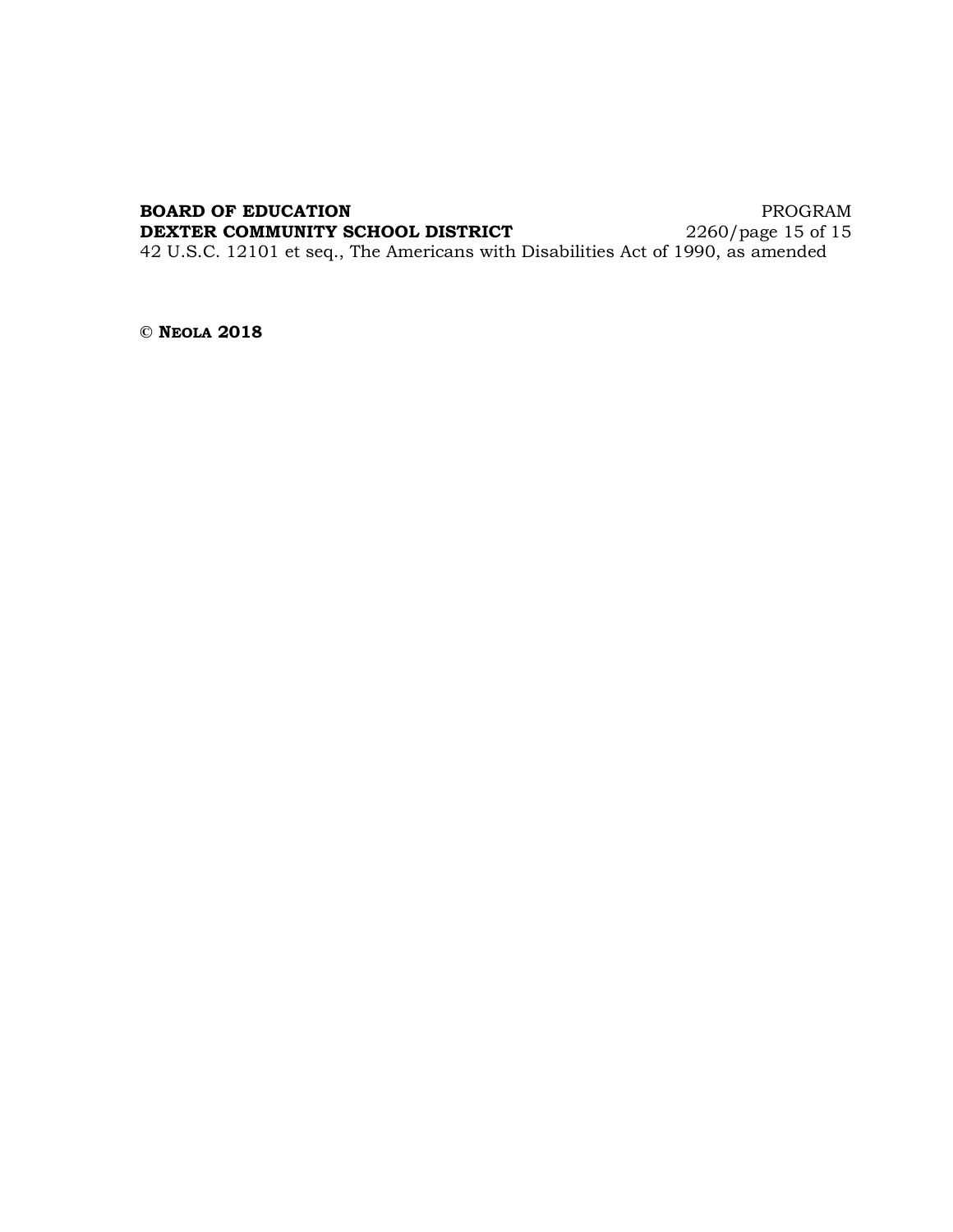Did not actually add or edit text here. The suggestion to request that affiliate groups include a social media disclaimer was the only note I had and I'm not sure it belongs in policy. If Board agrees, this can be pushed to Second Reading tonight.

### **BOARD OF EDUCATION PROPERTY DEXTER COMMUNITY SCHOOL DISTRICT** 7544page 1 of 4

### **NEW POLICY - SPECIAL UPDATE – APRIL 2018 - SOCIAL MEDIA**

# USE OF SOCIAL MEDIA

Technology is a powerful tool to enhance education, communication, and learning.

The Board of Education authorizes the use of social media to promote community involvement and facilitate effective communication with students, parents/guardians, staff **(X)** (including District-approved volunteers acting in their volunteer roles) and the general public. Social media is defined in Bylaw 0100.

The Superintendent is charged with designating the District-approved social media platforms/sites.

It is critical that students be taught how to use social media platforms safely and responsibly. Social media (as defined in Bylaw 0100) are a powerful and pervasive technology that affords students and employees the opportunity to communicate for school and work purposes, and to collaborate in the delivery of a comprehensive education. Federal law mandates that the District provide for the education of students regarding appropriate online behavior, including interacting with other individuals on social networking websites and in chat rooms, and regarding cyberbullying awareness and response. See School Board Policy 7540.03 – Student Technology Acceptable Use and Safety.

The District recognizes that employees may use social media for personal, as well as professional reasons. The District neither encourages nor discourages employees' use of social media for personal purposes. The District regulates employees' use of social media for purposes related to their District assignment to the same extent as it regulates any other form of employee communication in that regard.

Each District-approved social media account/site must contain a statement that specifies its purpose(s) and limits those who access the social media account/site to use of the account/site only for that/those purpose(s), and in accordance with any specified procedures, and applicable terms of service. Users are personally responsible for the content of their posts.

# **Social Media for Instructional and School-Sponsored Activities**

Staff (including District-approved volunteers) may, with prior approval/authorization from the **(X)** Principal, **(X)** Superintendent, and/or **(X)** Director of Technology, use social media platforms/sites for classroom instruction or school-sponsored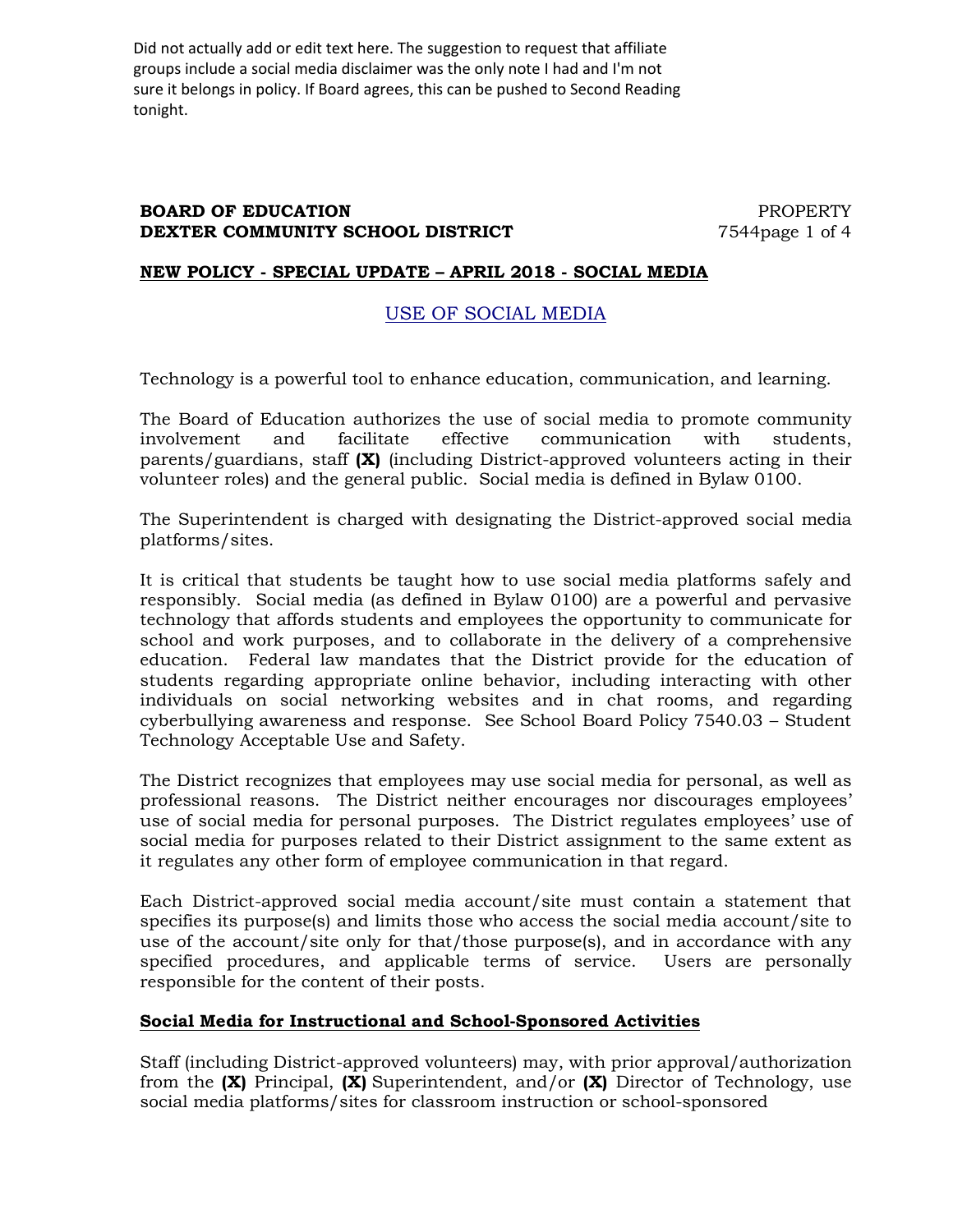### **BOARD OF EDUCATION PROPERTY DEXTER COMMUNITY SCHOOL DISTRICT** 7544page 2 of 4

activities. When a staff member uses a District-approved social media platform/site for an educational purpose, it will be considered an educational activity and will not be considered a limited public forum. Students' use of District-approved social media platforms/sites must be consistent with the Student Code of Conduct, Policy 5722 -School-Sponsored Student Publications and Productions/AG 5722 – School-Student Publications and Productions, Policy 7540.03/AG 7540.03 – Student Technology Acceptable Use and Safety, the instructor's directions/procedures, and the platform/site's applicable terms of service. Students are prohibited from posting or releasing personally identifiable information about students, employees, and volunteers through District-approved social media without appropriate consent.

# **Expected Standards of Conduct on District-Approved Social Media**

Employees **(X)** and District-approved volunteers who access District-approved social media platforms are expected to conduct themselves in a respectful, courteous, and professional manner. Students, parents, and members of the general public who access District-approved social media platforms are similarly expected to conduct themselves in a respectful, courteous, and civil manner.

District-approved social media sites shall not contain content that is obscene; is vulgar and lewd such that it undermines the school's basic educational mission; is libelous or defamatory; constitutes hate speech; promotes illegal drug use; is aimed at inciting an individual to engage in unlawful acts or to cause a substantial disruption or material interference with District operations; or interferes with the rights of others. The District may exercise editorial control over the style and content of student speech on District-approved social media, if reasonably related to legitimate pedagogical concerns. Staff or students who post prohibited content shall be subject to appropriate disciplinary action.

The District is committed to protecting the privacy rights of students, parents/guardians, staff, volunteers, Board members, and other individuals on District-approved social media sites. District employees **(X)** and volunteers are prohibited from posting or releasing confidential information about students, employees, volunteers, or District operations through social media, without appropriate consent (i.e., express written consent from the parent of a student, the affected employee or volunteer, or the Superintendent concerning District operations).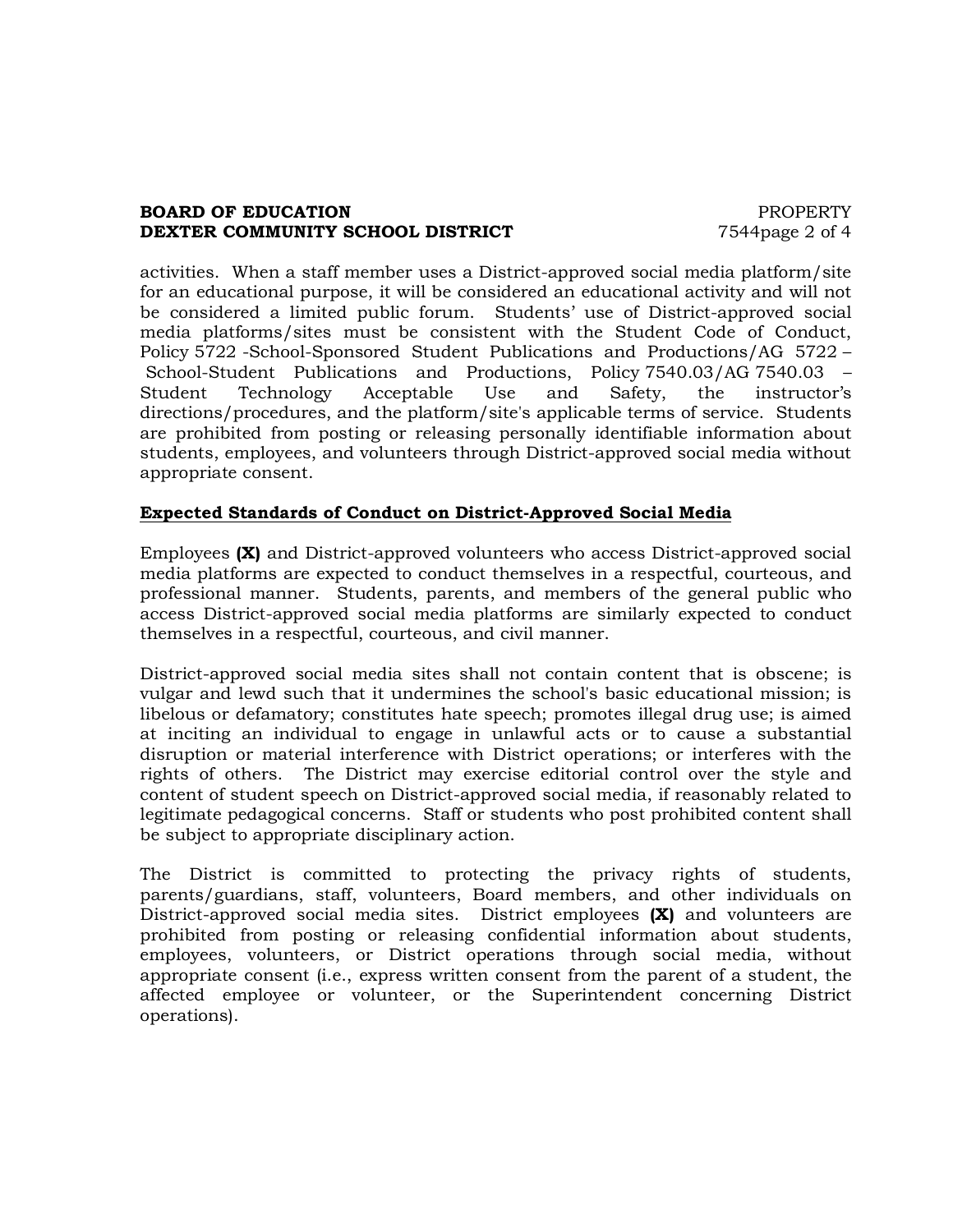### **BOARD OF EDUCATION PROPERTY DEXTER COMMUNITY SCHOOL DISTRICT** 7544page 3 of 4

#### **Retention of Public/Student Records**

District communications that occur through the use of District-approved social media platforms/sites – including staff members' **(x)** /volunteers' use of social media with school-sponsored activities, and comments, replies, and messages received from the general public – may constitute public records or student records, and all such communications will be maintained (i.e., electronically archived) in accordance with the Board's adopted record retention schedule and all applicable State statutes. Records that are not part of the performance of an official function do not become public records by mere retention by the District under this policy. (See AG 8310A – Requests for Public Records)

If a staff member uses District-approved social media platforms/sites in the classroom for educational purposes (i.e., classroom instruction), the staff member must consult with the Principal concerning whether such use may result in the creation of public and/or education records that must be maintained (i.e., electronically archived) for a specific period of time.

# **[x] [OPTION #7]**

Employees **(x)** and District-approved volunteers are permitted to use District technology resources (as defined in Bylaw 0100) to access social media for personal use during breaks, mealtimes, and before and after scheduled work hours.

They are reminded that the District may monitor their use of District technology resource.

# **Employees' Use of Personal Communication Devices at Work to Access Social Media for Personal Use**

# **[x] [OPTION #11]**

Employees are permitted to use personal communication devices to access social media for personal use during breaks and mealtimes.

Employees **(x)** and District-approved volunteers are prohibited from posting or engaging in communication that violates State or Federal law, Board policies, or administrative procedures. If an employee/volunteer's communication interferes with his/her ability to effectively perform his/her job, or violates State or Federal law, Board policies, or administrative procedures, the District may impose